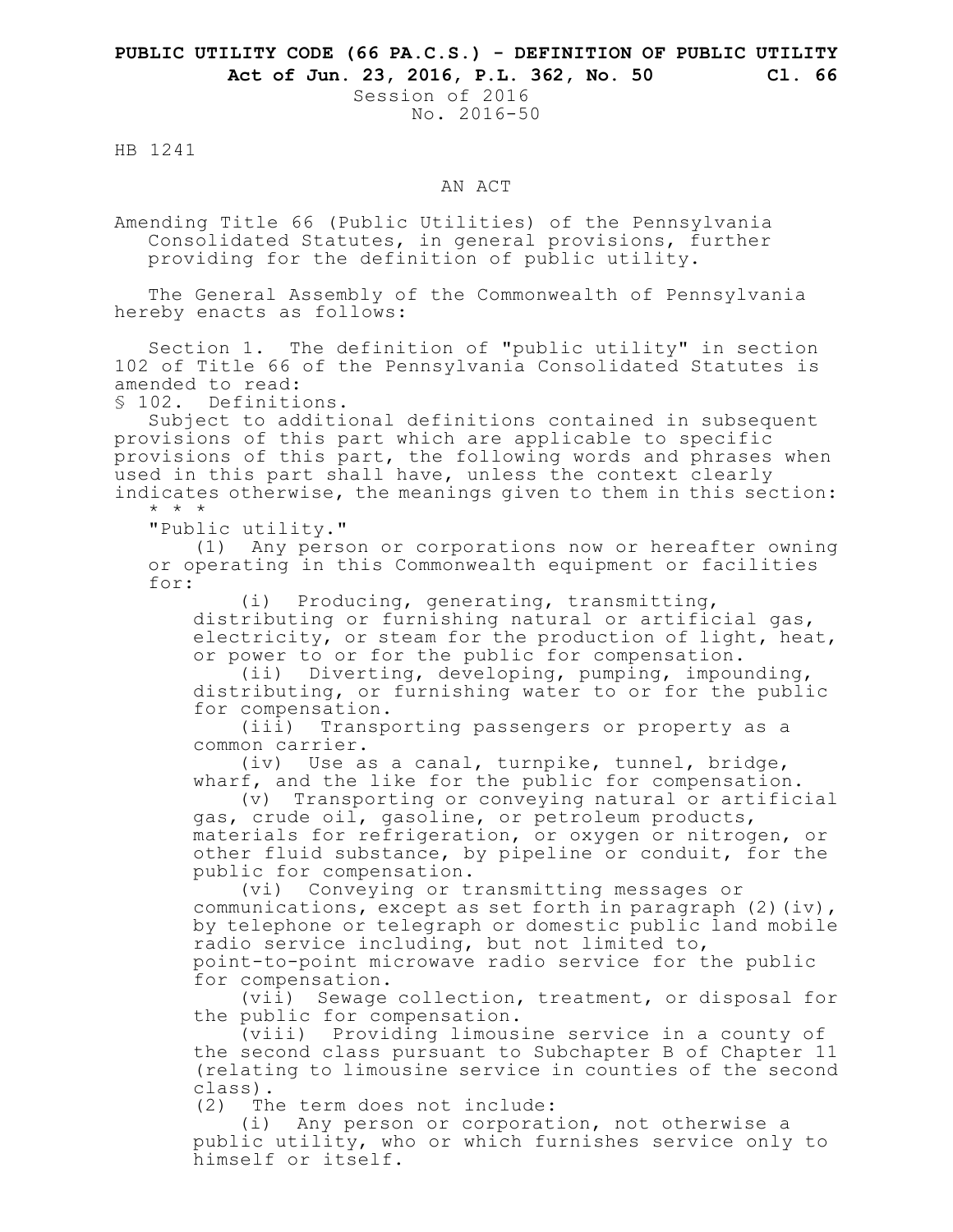(ii) Any bona fide cooperative association which furnishes service only to its stockholders or members on a nonprofit basis.

(iii) Any producer of natural gas not engaged in distributing such gas directly to the public for compensation.

(iv) Any person or corporation, not otherwise a public utility, who or which furnishes mobile domestic cellular radio telecommunications service.

(v) Any building or facility owner/operators who hold ownership over and manage the internal distribution system serving such building or facility and who supply electric power and other related electric power services to occupants of the building or facility.

(vi) Electric generation supplier companies, except for the limited purposes as described in sections 2809 (relating to requirements for electric generation suppliers) and 2810 (relating to revenue-neutral reconciliation).

**(vii) Service as follows:**

**(A) Any water or sewer service provided to independently owned user premises by a person or corporation that owns and operates as a primary business a resort where:**

**(I) the service provided is from a point within the boundaries of the resort's property and is provided to no more than 100 independently owned user premises for each type of service;**

**(II) the service is verified by the resort, in a form and manner prescribed by the commission, to be incidental to the supplier's primary resort business as evidenced by the gross annual revenues derived from each type of service provided to independently owned user premises being less than 1% of the annual gross revenues of the primary resort business;**

**(III) rates to independently owned user premises do not exceed the average of the rates for comparable service provided by two municipal corporations or municipal authorities or any combination of the two that are reasonably proximate to the resort or within the same county if rural;**

**(IV) service will not be terminated to any independently owned user premises in the resort, unless termination is requested by the user, is necessary due to nonpayment or to prevent misuse of the system by a user which impairs or jeopardizes service to other users and the resort, or if termination is directed by law, regulation or by a Federal or State agency or governmental body;**

**(V) the water and sewer service provided to the independently owned user premises is the same service that the resort owner provides to itself or its affiliates;**

**(VI) the resort adopts a resolution providing that it will not serve any additional independently owned user premises except if lawfully directed by any Federal or State agency or governmental body to protect public health and safety due to an emergency such as**